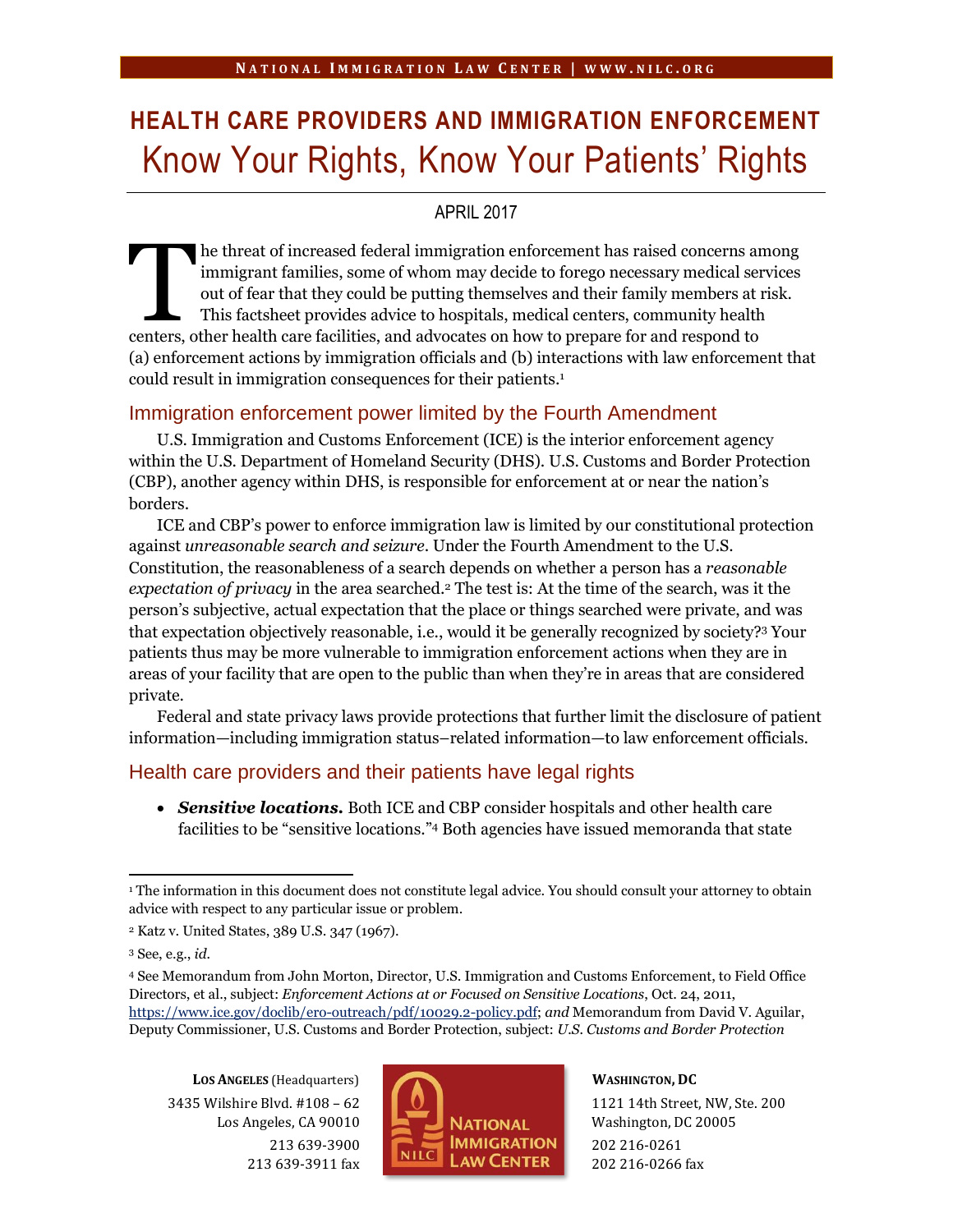#### **N A T I O N A L I M M I G R A T I O N L A W C E N T E R | W W W . N I L C . O R G**

current and longstanding practice with respect to immigration enforcement in the health care setting.<sup>5</sup> The memoranda say that immigration enforcement actions are to be avoided at sensitive locations, including at hospitals and other health care facilities, unless exigent circumstances exist or the officers conducting the actions have prior approval from certain officials within the enforcement agencies. ICE defines "enforcement actions" as including arrests, interviews, searches, and surveillance done for purposes of immigration enforcement only.<sup>6</sup> Both memos are subject to change, depending on the enforcement priorities of ICE and CBP.

- *Disclosure of information.* Health care providers have no affirmative legal obligation to inquire into or report to federal immigration authorities about a patient's immigration status. In fact, the Health Insurance Portability and Accountability Act (HIPAA) privacy rule generally prohibits the use or disclosure of patient information<sup>7</sup> without the patient's consent,<sup>8</sup> except when required by law.<sup>9</sup> Under other exceptions, including when information is requested by law enforcement officials for law enforcement purposes, personal health information *may* be shared, but its release is generally *not required*. 10
- *Warrants and consent.* Health care providers *may refuse* to provide information about patients to law enforcement officials *unless* the request for information is pursuant to a warrant or other court order for a specifically identified individual.<sup>11</sup>
- *Right to remain silent.* While immigration enforcement at health care facilities is limited by the "sensitive locations" guidance described previously, immigration agents may enter a public area of a health care facility without a warrant or the facility's consent and may question any person present.<sup>12</sup> These people have a right to remain silent.<sup>13</sup>
- *"Plain view."* Officers may also look at anything that is in "plain view" in a public area. An object is in "plain view" if it is obvious to the senses. For example, an immigration official may visually inspect anything—including papers and files—that are clearly visible from the visitors' side of the reception desk. Unless they have a warrant, however, they may not move an object in plain view to expose other portions of it or what is under it.<sup>14</sup> The plain view doctrine extends to sounds within "plain hearing" as well.<sup>15</sup> Therefore,

 $\overline{a}$ 

<sup>11</sup> See 45 C.F.R. §§ 164.512(e), 164.512(f)(1)(ii)(A).

*Enforcement Actions at or Near Certain Community Locations*, Jan. 18, 2013, [https://foiarr.cbp.gov/streamingWord.asp?i=1251.](https://foiarr.cbp.gov/streamingWord.asp?i=1251)

<sup>5</sup> *Id.*

<sup>6</sup> *Id.*

<sup>7</sup> While immigration status or evidence of foreign birth are not, by themselves, considered *personal health information* (PHI) protected under the Health Insurance Portability and Accountability Act of 1996 (HIPAA), federal guidance includes a catch-all category for "any characteristic that could uniquely identify the individual." 45 C.F.R. § 160.103. Moreover, Social Security numbers and patients' addresses are considered PHI.

<sup>8</sup> See 45 C.F.R. § 164.502(a).

<sup>9</sup> See 45 C.F.R. § 164.512(f)(1).

<sup>10</sup> See 45 C.F.R. § 164.512(f). State laws vary, however, as to whether health care facilities are required to report undocumented status. See, e.g., Arizona's HB 2008. Arizona Revised Statutes §§1-501, 1-502.

<sup>12</sup> See *Katz*, 389 U.S. at 351.

<sup>13</sup> U.S. CONST. amend. V.In some states you are required to give your real name if asked to identify yourself.

<sup>14</sup> See generally Arizona v. Hicks, 480 U.S. 321 (1987).

<sup>15</sup> See, e.g., United States v. Baranek, 903 F.2d 1068 (6th Cir. 1990).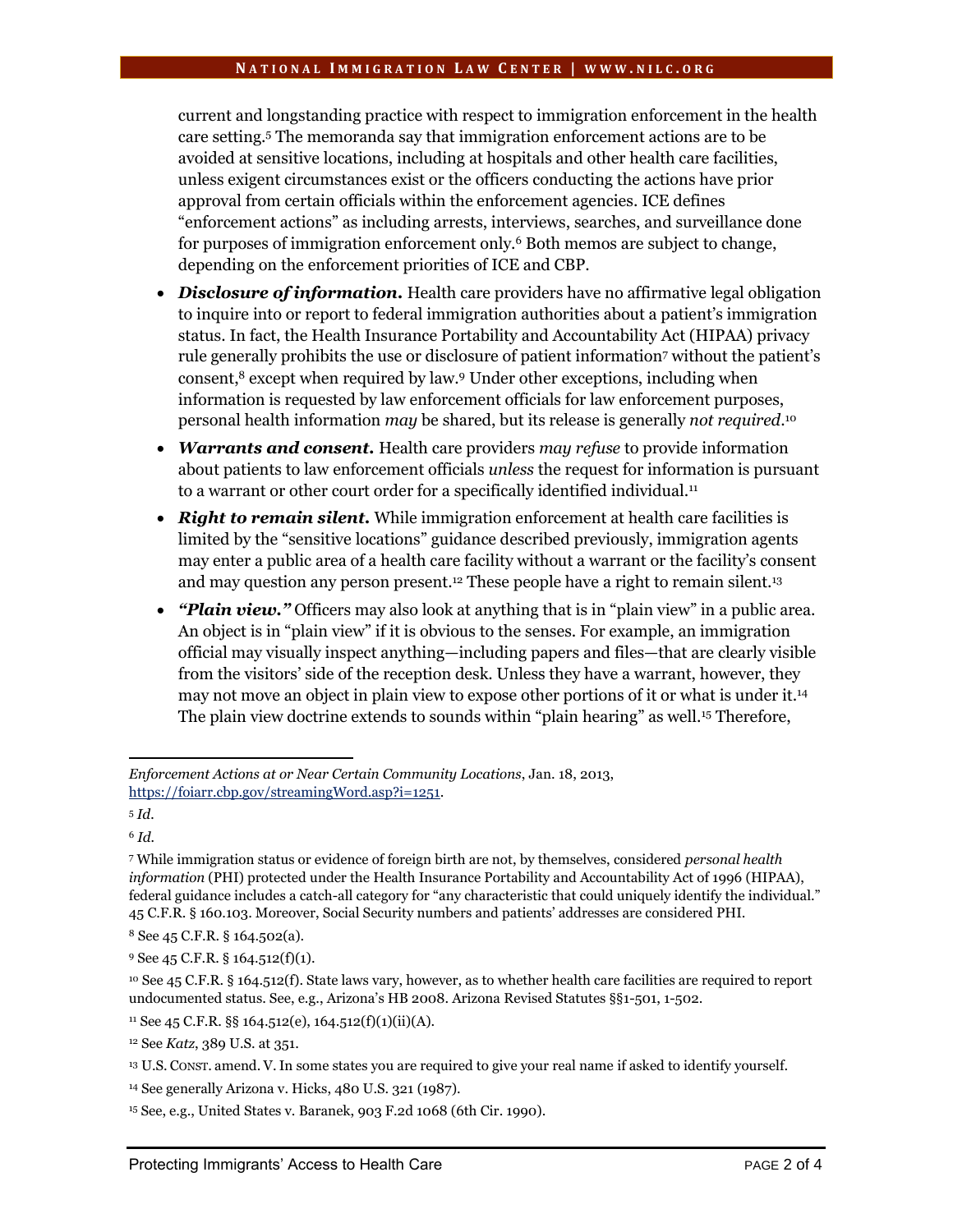#### **N A T I O N A L I M M I G R A T I O N L A W C E N T E R | W W W . N I L C . O R G**

speech officers overhear with their unassisted ears while standing in a public area—even if what they overhear comes from a private area—is also considered to be in plain view.

- *Authorized person.* To enter a private area (an area not open to the public) of a health care facility, enforcement officers must have either a warrant or consent from an authorized person, i.e., from a predesignated staff member of the health facility. 16
- *Warrant—what to check for.* If immigration authorities or other law enforcement officials present a warrant or other court order, the authorized person—a predesignated health center staff member—should *review the warrant* to ensure that:
	- $\checkmark$  it is a valid judicial warrant
	- $\checkmark$  it is signed by a judge or magistrate judge
	- $\checkmark$  it states the address of the specific premises to be searched
	- $\checkmark$  it is being executed during the time period specified on the warrant, if any
- *Scope of the warrant.* The designated staff member *should pay close attention and object* if officials go beyond the scope of their authority to search or seize objects as specified in the warrant. For example, if the warrant states that officials may search the emergency room, they may not use this warrant to then search private patient examination rooms.
- *"Probable cause."* Health care providers *may refuse to consent to a warrantless search of the facility's private areas*. Nevertheless, officers may search private areas and seize items found there if they have "probable cause" to believe that the search may reveal that unlawful activity is occurring, has occurred, or will occur. An officer has "probable cause" if the facts and circumstances justify a reasonable person's conclusion that people or things connected with unlawful activity will likely be found in a particular place.<sup>17</sup>

## Protect your patients' rights and your rights as a health care provider

- *Establish a written policy designating private areas.* Establish a written policy identifying which areas of the clinic are closed to the public. Limit access to certain areas only to those who are receiving or providing care, or who are otherwise necessary. To the extent possible, access to private areas intended for patients and their family members should be restricted to essential medical personnel (e.g., doctors and nurses), excluding all other staff and visitors during business hours. For example, the clinic's waiting room may be open to the public, but individuals must be invited to enter examining rooms, offices, and records areas. Alternatively, the waiting room may be open only to patients and people accompanying them, while the public must remain in areas outside the building. Consider cordoning off areas where patients receive treatment from public waiting rooms.
- *Beware of what's in "public view."* Be cautious of what information is in open view of the public, such as files visible from the visitors' side of the reception desk.
- *Avoid collecting immigration status information.* Avoid asking for patients' immigration status and, if you must collect such information for a patient, avoid

 $\overline{a}$ 

<sup>16</sup> See Katz, 389 U.S. at 351.

<sup>17</sup> See, e.g., Brinegar v. United States, 338 U.S. 160 (1949); Carroll v. United States, 267 U.S. 132 (1925).